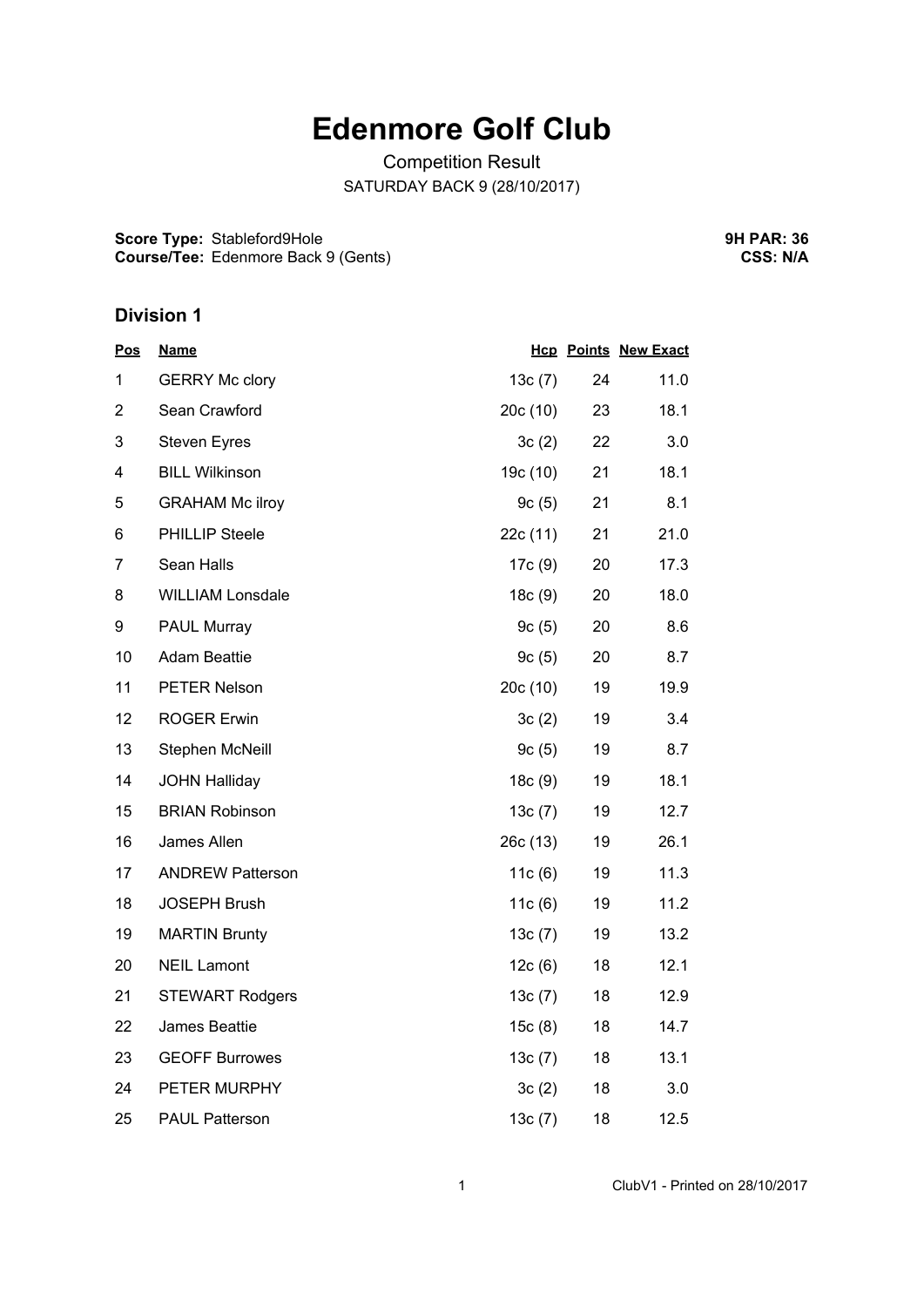**Score Type: Course/Tee:** Stableford9Hole Edenmore Back 9 (Gents)

## **Division 1**

| <u>Pos</u> | <b>Name</b>              |          |    | <b>Hcp Points New Exact</b> |
|------------|--------------------------|----------|----|-----------------------------|
| 26         | <b>WILLIAM FERRIS</b>    | 17c (9)  | 18 | 16.7                        |
| 27         | ROB Mc DOWELL            | 7c(4)    | 17 | 6.9                         |
| 28         | <b>Christopher Loney</b> | 20c(10)  | 17 | 20.0                        |
| 29         | PAUL Molloy              | 20c(10)  | 17 | 19.7                        |
| 30         | <b>Walter Ferris</b>     | 16c(8)   | 17 | 15.6                        |
| 31         | DAVID Mc ewen            | 18c(9)   | 17 | 17.7                        |
| 32         | <b>ROGER Wilkinson</b>   | 18c(9)   | 17 | 18.2                        |
| 33         | <b>NATHAN Lamont</b>     | 7c (4)   | 17 | 7.4                         |
| 34         | <b>TOM Chapman</b>       | 17c(9)   | 17 | 16.8                        |
| 35         | <b>DAVID Donnell</b>     | 27c (14) | 17 | 27.4                        |
| 36         | WILLIAM WHITE            | 14c (7)  | 17 | 14.3                        |
| 37         | <b>HUGH Mc kay</b>       | 12c(6)   | 17 | 12.0                        |
| 38         | <b>BRIAN Anderson</b>    | 16c(8)   | 16 | 15.5                        |
| 39         | <b>GEOFFREY Simpson</b>  | 8c(4)    | 16 | 8.2                         |
| 40         | Louis Eyres              | 15c(8)   | 16 | 15.2                        |
| 41         | <b>COLIN Whan</b>        | 6c(3)    | 16 | 5.7                         |
| 42         | <b>MATT Trimble</b>      | 26c(13)  | 16 | 25.8                        |
| 43         | <b>ALISTAIR Simpson</b>  | 15c(8)   | 16 | 14.5                        |
| 44         | <b>JAMES Henning</b>     | 23c(12)  | 16 | 22.9                        |
| 45         | DAVID Mc neill           | 14c(7)   | 16 | 13.7                        |
| 46         | <b>DOMINIC Downey</b>    | 18c(9)   | 16 | 17.5                        |
| 47         | <b>SEAN Mc cabe</b>      | 12c(6)   | 16 | 12.2                        |
| 48         | <b>CATHAL Austin</b>     | 21c(11)  | 16 | 20.8                        |
| 49         | <b>GARY Watson</b>       | 7c(4)    | 16 | 7.0                         |
| 50         | <b>Andrew Penny</b>      | 13c(7)   | 16 | 12.8                        |
| 51         | <b>KENNETH Logan</b>     | 17c(9)   | 15 | 17.1                        |
| 52         | <b>BILL Henderson</b>    | 11c(6)   | 15 | 11.1                        |
| 53         | <b>BASIL Irwin</b>       | 20c (10) | 15 | 20.4                        |
| 54         | <b>MICHAEL Crow</b>      | 19c (10) | 15 | 19.3                        |